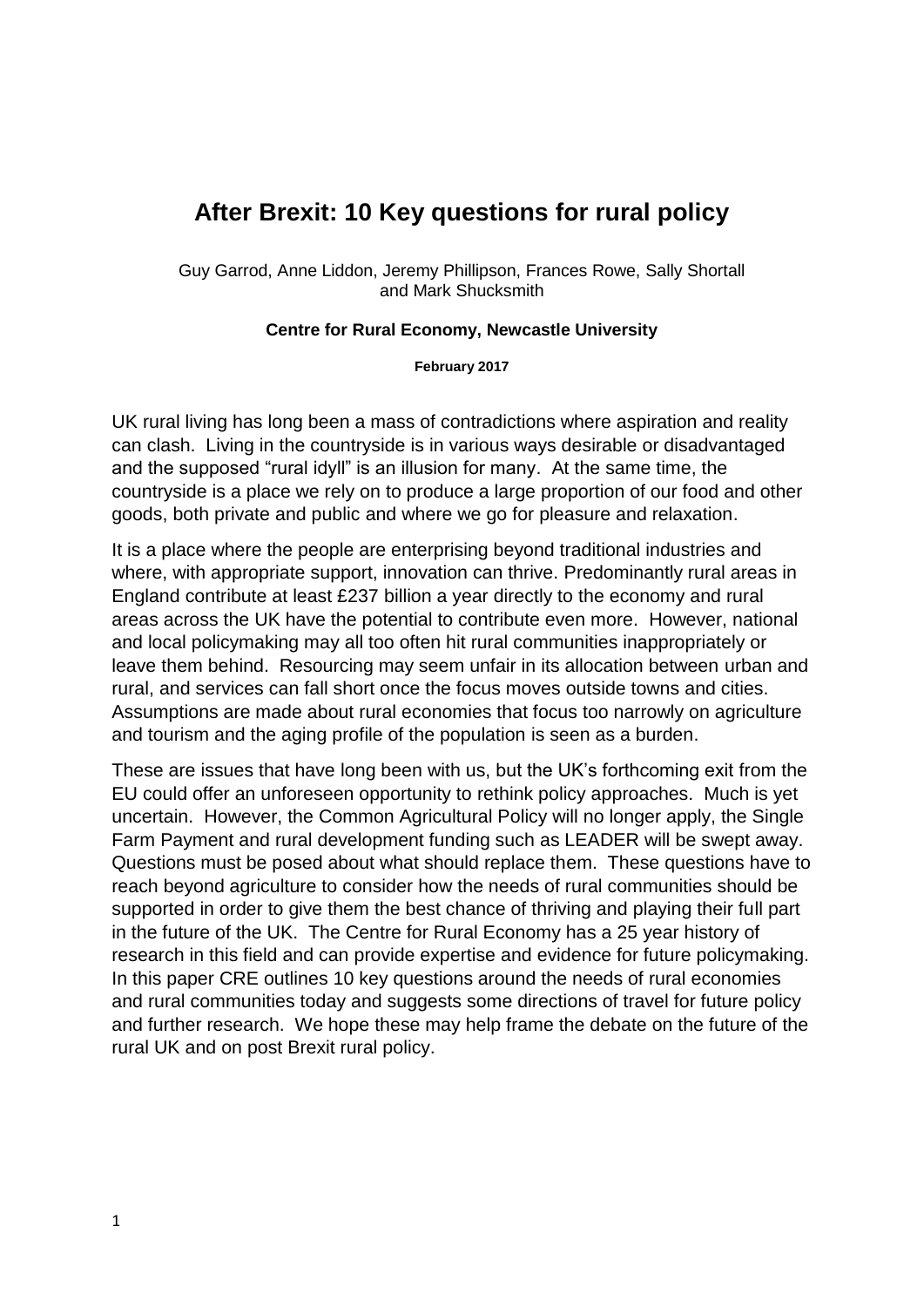#### **1 How can national and local government plan support for rural communities to reach their full economic potential?**

We know that "networked rural development" has been shown to be successful and this approach now informs rural policy around the world. It is a model that brings together the local and external, the bottom up and top down, with local people having opportunities to steer development. This was the thinking behind the EU's LEADER and Community-Led Local Development programmes. Some rural communities already have the skills, assets, networks and institutional capacity to compete strongly. At the same time, without the necessary resources of support, rural communities that have not yet developed these capacities and networks may become impoverished, losing services and infrastructure, and so become less able to reach their full potential. In order to ensure that all rural communities have the opportunity to contribute to sustainable economic growth and wellbeing following Brexit, policymakers will need to consider:

- How can we draw on our experience of European programmes and the successes of the Local Enterprise Partnerships and Rural Growth Networks, and on the valuable evidence we already have (including evaluations of Defra's Rural Development Programme for England) to inform immediate actions in the wake of Brexit?
- What further research is needed in order to design longer term policies for economic growth in the countryside?
- What key elements need to be included in a place-based rural development programme to avoid communities being left behind in economic and social progress?

## **2 Who should take the lead on policy for rural areas?**

Under the EU framework for rural development programme it can be unclear where responsibility for rural policy should lie within individual member states. In the UK, previous Departments of Agriculture inherited, and struggled with, responsibility for rural policy. Defra has in the past been criticised for having "woolly" rural objectives, few clear goals, and a rural proofing process that was not consistently delivered and evidenced. Brexit allows space to reconsider who should have central oversight of rural policy.

Decisions need to be taken on several questions:

- Is it more beneficial to embed rural policymaking across all government departments or are rural interests met more effectively when a single department is tasked with leading on this?
- What role and powers should the devolved governments have in future on rural issues?
- Should a macro regional policy coordinate governance regimes at different spatial scales and what form should such coordination take?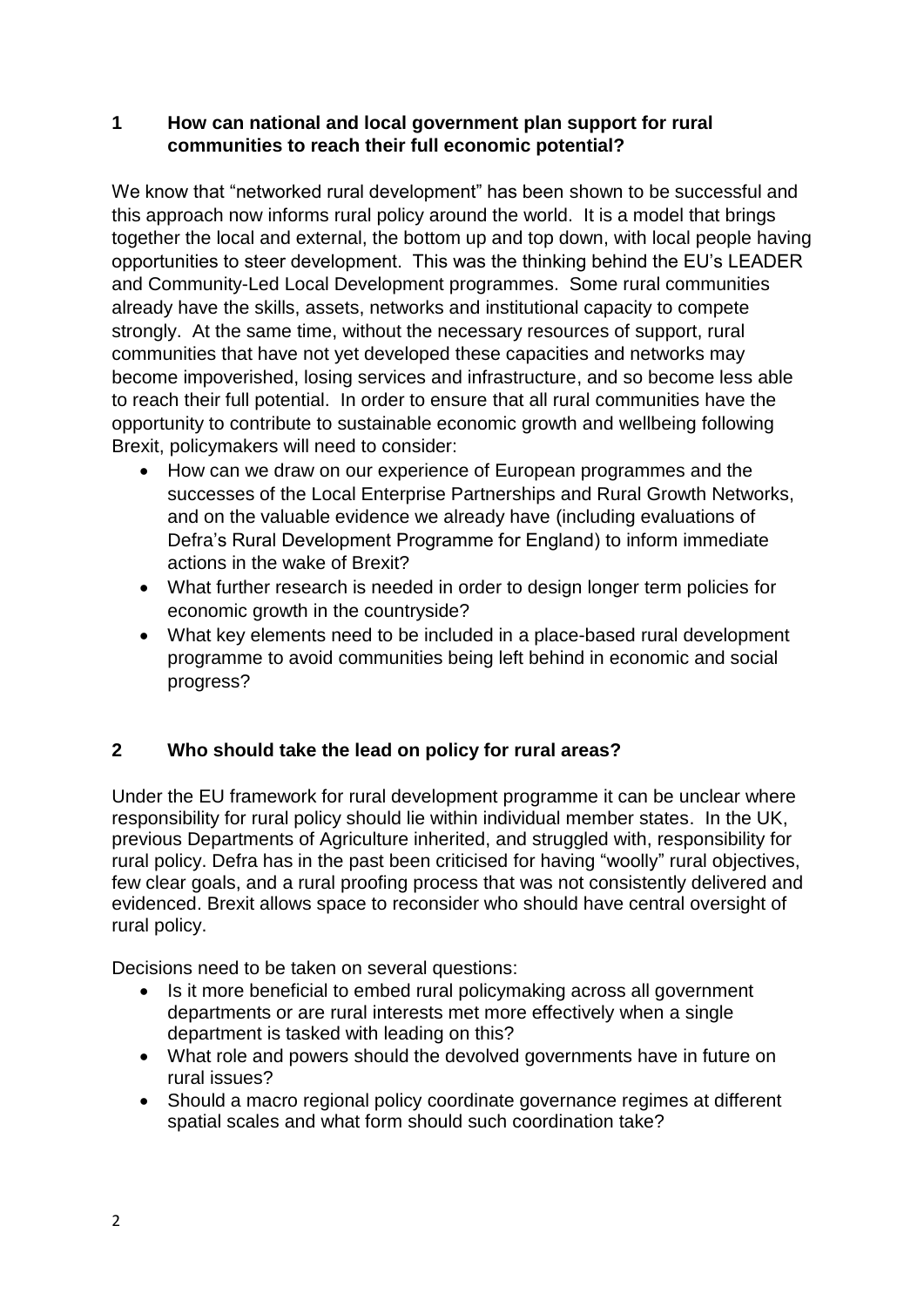#### **3 How can public and private sector organisations work together in support of sustainable social and economic growth in rural areas?**

Partnerships of public and private organisations and universities are well established as drivers of smart, high-tech innovation in cities. Social innovation, which brings together a wider range of government, private businesses, universities, community organisations and citizens, can also be a significant driver of networked rural development and economic dynamism. It helps communities to move away from linear, top-down development towards knowledge exchange and networked development. Such innovations must be supported by appropriate investment in sustainable infrastructure to ensure that economic growth in rural areas over future decades can contribute to UK efforts to achieve the goals of the Paris climate change agreement.

Policymakers will need to consider:

- Does Brexit offer an opportunity to be more experimental in supporting different, more wide-ranging partnerships that could drive rural development?
- Could such partnerships be extended to include, for example, housing and service provision; health and social care; community land trusts?
- Could some organisations develop new priorities for social and economic development?
- How to ensure sufficient investment to secure the provision of sustainable infrastructure to support green-growth in the rural economy?

### **4 How can we ensure that we have an adequate, appropriately skilled rural labour force?**

The ageing population in the countryside is often cited in relation to service and care provision, along with the departure of the young to cities. The average age of UK farmers is 59, while it is increasingly difficult for young people to gain a foothold in the industry. This raises questions about where the workers of the future are going to come from and how they can be sustained, supported and upskilled. European skills funding hasn't always been well targeted or accessible to rural people and businesses, and government has looked to EU rural development policy for bespoke support. We have also seen the arrival of migrant workers in agricultural areas to fill gaps in the labour market but Brexit will affect this supply of workers. The new Green Paper on the UK's Industrial Strategy identifies developing skills as a key aspiration and we need to ensure that rural areas are given the specific attention they require in order to fulfil this aim.

Policymakers will need to consider a range of questions across these different areas of need:

- What positive role can older people in the workplace play, for example, in starting businesses, and what support and training could help them?
- What are the implications of changing demographics? As European migrant workers are declining in number where will their replacements come from – will they be, for example, from developing countries? Will these be more seasonal migrants than the EU workers who have gone before them? Could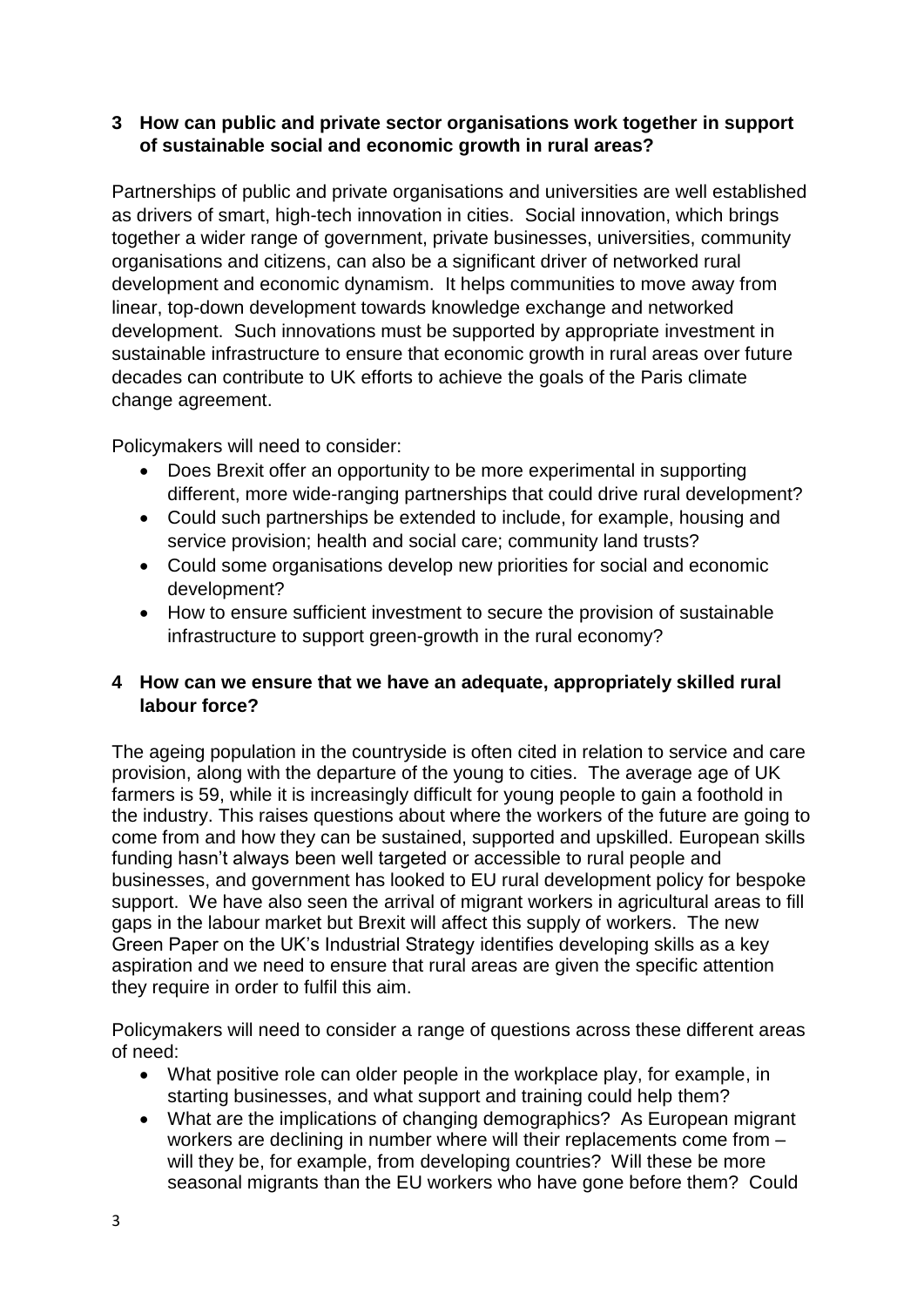they find it even more challenging to integrate into existing communities, and what responses might there be from rural residents?

- How might older farmers be supported into retirement and younger people encouraged to take up opportunities in the land based sector?
- Is there a need to consider the specific housing needs of key workers and offer priority for social housing or subsidy?
- How can rural businesses be helped to meet their staff recruitment and skills needs?

### **5 How can the housing needs of rural communities be addressed?**

Lack of affordable housing and high prices in relation to rural wages are persistent causes of concern among rural residents. Average house prices in rural areas are 26% higher than in urban areas, while local earnings are 27% lower, and there is much less housing association and council housing – 12% of rural housing stock is social housing compared with 19% in urban areas. Younger people are often priced out of the market completely and hence may be forced to move away or commute long distances, disrupting family networks and preventing the local economy from realising its potential. Lack of access to appropriate housing reduces the available workforce and stifles the contribution that rural areas could be making to national growth. The Housing White Paper encourages the provision of affordable rural housing, notably on exception sites, and this offers scope for further work.

A fresh look at policy in this area could provide an opportunity to consider some new and innovative approaches:

- Should local communities themselves be further empowered in the local and regional planning process and could community trusts be playing a much larger role?
- What part could neighbourhood plans play in identifying potential sites for affordable housing and should landowners be incentivised to release land for this purpose?
- What innovative sources of investment or combinations of investment could be tapped, for example public investment, cross-subsidy on exception sites, social investment bonds?

#### **6 How can national government encourage an enterprising countryside?**

Rural areas play important roles as both incubators and catalysts of growth and future rural policy should recognise their interdependencies with wider regions and cities. Although farming is extremely important, both for rural communities and in ensuring national food security, the rural economy is varied and reaches far beyond traditional land management industries. Rural areas contribute to all economic sectors. The people who live in the countryside display high levels of entrepreneurship, with more businesses per head of population than in large towns and cities. For some specialist enterprises locating in the countryside with cleaner air and quieter surroundings can offer particular advantages. Rural dwellers are innovative and many want to grow their businesses significantly, but there also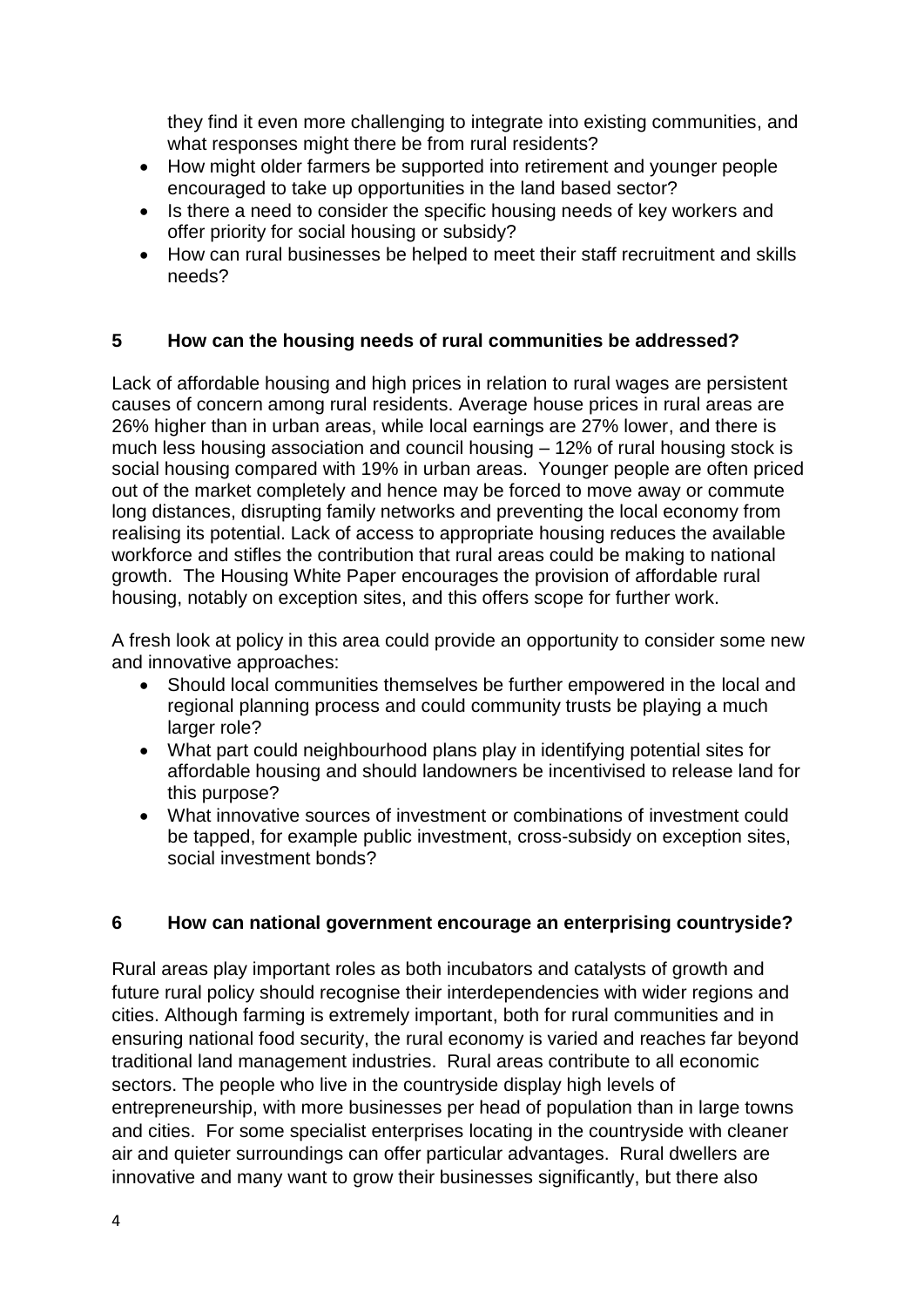needs to be a place for sustainable, home-based micro-businesses that are often highly profitable and form an important component of total household income. The contribution of the full range of rural businesses should play a key role in mainstream plans, enabling economic growth across the whole country, as specified in the Government's recent Green Paper

In the wake of Brexit there is an opportunity for policymakers to consider the specific needs and challenges of rural entrepreneurs:

- How can the barriers that can impede rural entrepreneurs, including regulation requirements, and a lack of access to infrastructure, finance, advice and networks, be ameliorated?
- How can businesses be helped to access skilled staff and what training opportunities, housing supply and other support would help?
- How can the role played by incomers, who may bring finance and skills to rural areas and create employment, be acknowledged and supported?

## **7 Can the creative industries play a significant role in the future of the countryside?**

Creative industries grew by nearly three times the national average from 2008-2012 and account for more than 5% of the UK economy. They have their highest growth rates (measured by employment) in accessible rural areas. Creative industries range across arts and crafts, architecture, design, advertising and IT companies, and rural locations may be particularly attractive to these practitioners. It is an area of micro and home-based businesses, where freelancing and self-employment are also commonplace, and so their contribution may not be fully captured by mainstream growth measures.

In post-Brexit policymaking it may be possible to give some attention to this sector, particularly in considering:

- How can they be enabled to trade nationally and internationally?
- Could promotion of solutions such as community broadband stimulate growth of these industries and also facilitate networking?
- How could creative "hubs" stimulate this kind of enterprise?

## **8 How can we ensure that rural communities are well connected?**

Rural development in the UK has largely depended upon the EU rural development programme component of the Common Agricultural Policy, mirroring the rural priorities of the EU as a whole. But rural communities do not function in isolation and Brexit may offer an opportunity to look anew at the nuances of British rural-urban interactions and reconsider such an approach. Most city economies are well supported by commuters, businesses, consumers and environmental services from neighbouring rural areas. In the UK, urban workers often aspire to living in the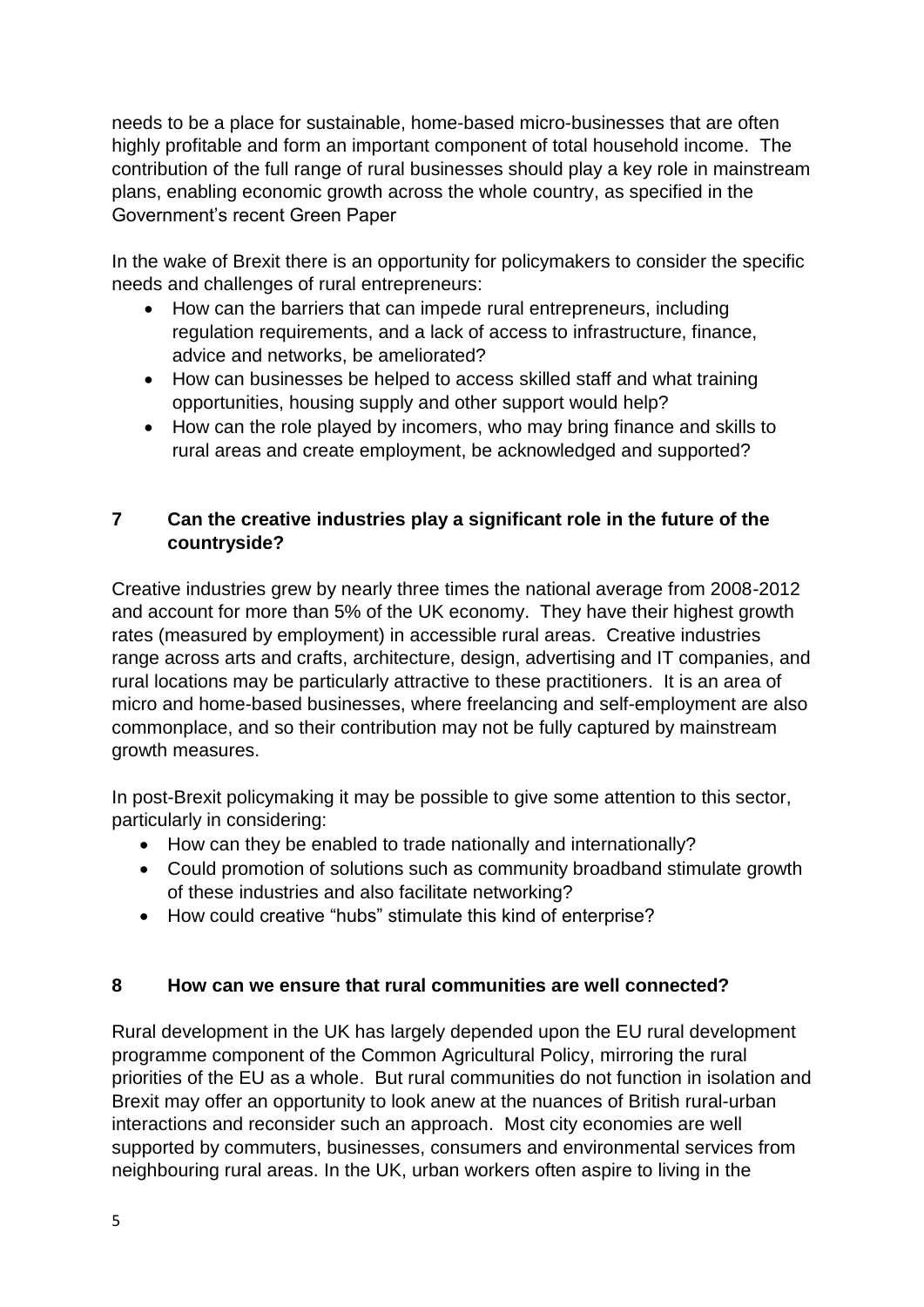countryside and may be commuting from rural homes to urban employment. Similarly, urban retirees often chose to live in rural areas, where they are able to afford higher housing prices. This has complex implications for the whole range of infrastructure, communication and health care needs. The countryside is also an important source of recreation and leisure for both rural and urban dwellers and this creates its own investment demands.

As EU policies give way to UK-focused decision making, policymakers have an opportunity to:

- Ensure that sufficient investment is made in developing sustainable infrastructure in rural areas, in line with the vision set out for the UK in the recent Green Paper;
- Consider which aspects of infrastructure demand immediate and priority attention, for example is broadband the major consideration or are physical connections more important?
- How do the social, environmental and economic interdependencies of rural and urban areas contribute to regional integration and what regional variations need to be taken into account?
- Are specific strategies for improving digital infrastructure in the UK countryside required to deliver innovative solutions that will address the particular problems of connectivity, productivity and exclusion observed in rural areas?

## **9 How can we maintain the supply of public goods in the countryside?**

Many public goods produced in the countryside (for example landscape, biodiversity, carbon storage, clean air and water) can be classified as ecosystems services, defined by the National Ecosystems Assessment as "the benefits provided by ecosystems that contribute to making human life both possible and worth living". The provision of many such public goods, and the welfare that they generate to society, depends on the protection or active management of the ecosystems which underpin them. In many cases these activities are the result of regulatory or incentive-based mechanisms that are underpinned by EU policy (for example Pillar II of the Common Agricultural Policy). Following the UK's departure from the EU, it is important to consider the extent to which society wishes to maintain or enhance the current levels of protection and management for public goods in the UK countryside, our willingness to pay for these and the mechanisms through which funds can be raised and distributed.

Policymakers will need to consider:

- To what extent should future agricultural support continue to incentivise land managers to manage their land in a way that maintains or increases the supply of public goods?
- What level of public good provision should land managers be responsible for and should this provision be enforced through regulation and without compensation or via subsidies?

To what extent should public funding for public good provision in the countryside be replaced from other sources and in particular from schemes that seek to extract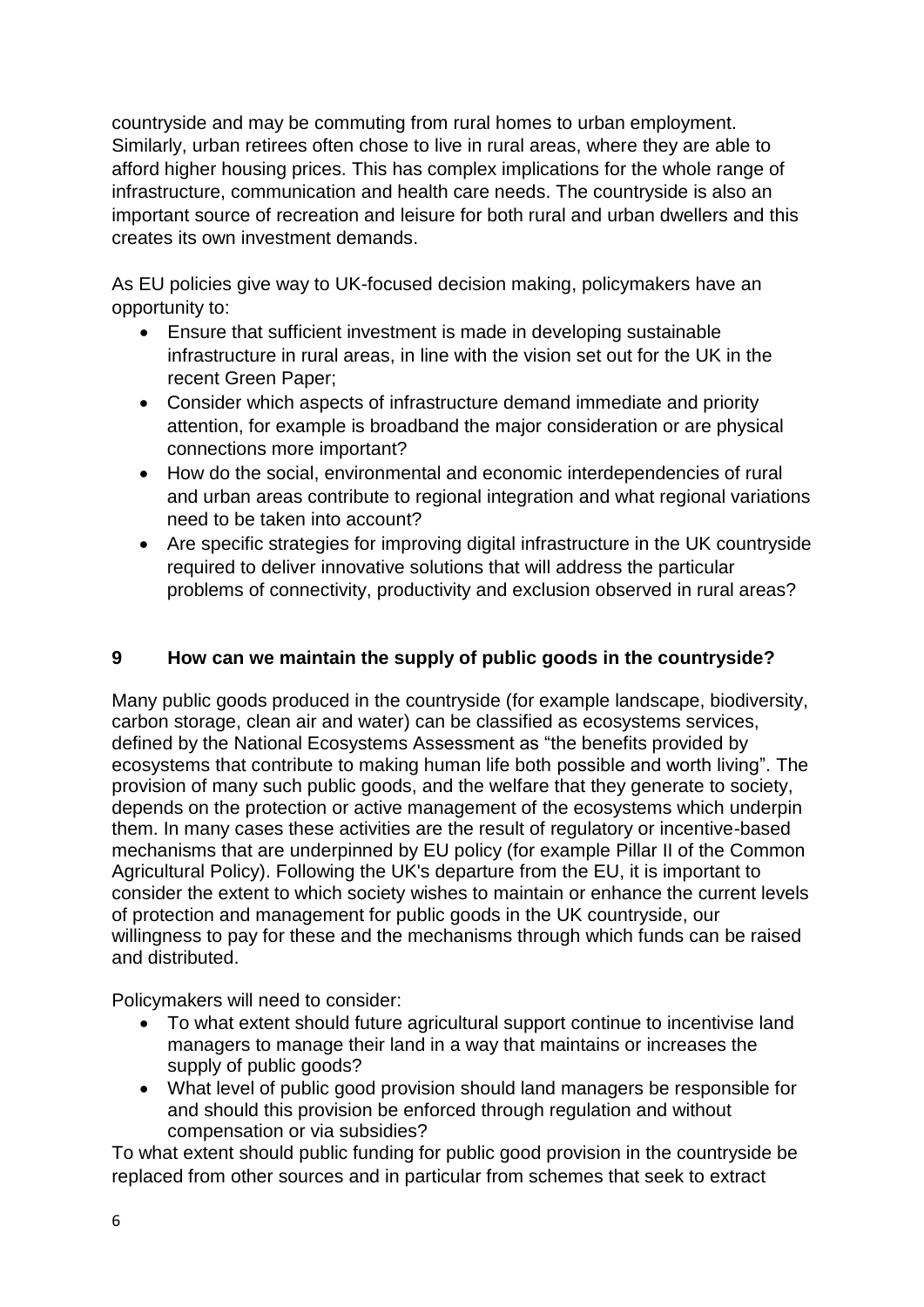Payments for Ecosystems Services from the individuals or businesses that benefit from them?

## **10 How can policy be rural proofed in the future?**

Rural areas have a greater proportion of small businesses than urban areas. This presents challenges to the businesses, for example in accessing markets, business support and finance, but also to policy makers. There is a perception of rural businesses being solely about agriculture, or too small to be interested in growth. However, small businesses are critical to rural development, both economically and socially. Both entrepreneurial and steady-state businesses support local services and provide local employment opportunities. At present the vast majority of bespoke support is provided as a consequence of EU rural development policy. Post-Brexit policymaking will need to consider how policies designed to drive economic and social sustainability and growth can be made relevant and applicable to rural businesses and communities.

This will need to include a consideration of:

- How can we sustain and build upon the experience of Rural Growth Networks/Hubs?
- How can funding and capacity for community led socio-economic activity that has proved successful in enabling social enterprise and social innovation in the past, for example LEADER, be sustained?
- How can all local and national plans and policies be "rural proofed" to demonstrate their impacts on and inclusion of rural areas prior to implementation, in order to ensure a fair deal for rural communities and to enable them to play their part in driving sustainable economic growth?